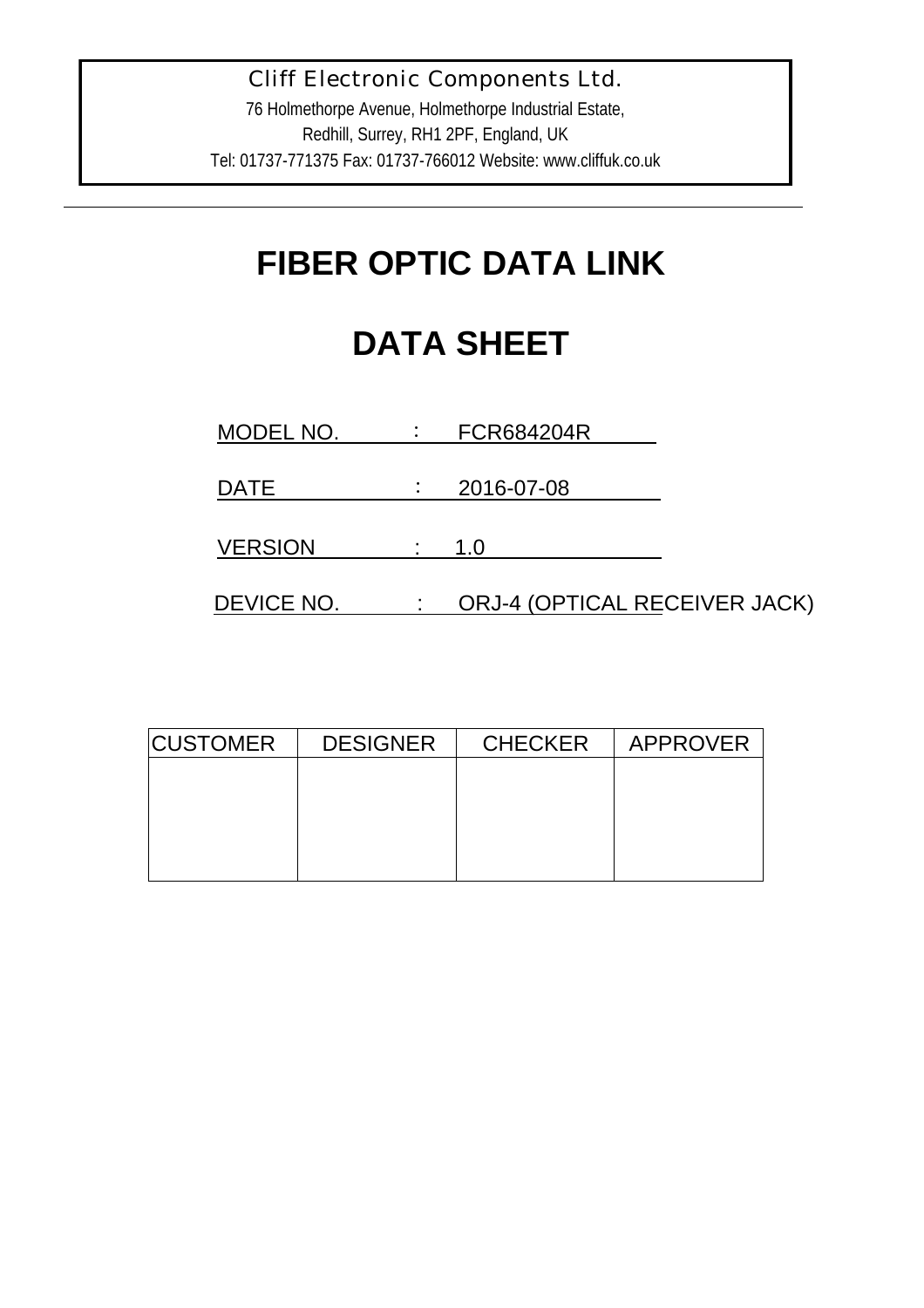76 Holmethorpe Avenue, Holmethorpe Industrial Estate, Redhill, Surrey, RH1 2PF, England, UK Tel: 01737-771375 Fax: 01737-766012 Website: www.cliffuk.co.uk

#### **Features**

- High PD sensitivity for red light
- High speed up to 16 Mbps
- Low power consumption and current dissipation
- +3~+5V power source

#### **Descriptions**

The light receiving unit is a standard-package product with connector and opto-electric component packaged with PD and I/V amplifier IC. The function of unit changes the light signal into electric signal.

The unit is operated at +3~+5V and the input signal is TTL compatible. FCR684204R has a maximum operating speed of 16 Mbps.

#### **Applications**

- Audio equipment
- DVD player
- PC,Notebook
- Sound card

#### **Device Selection Guide**

|                 | Chip            | <b>Operating</b> | <b>Dissipation</b> | <b>Fiber Coupling Light Output</b> |                          |         |
|-----------------|-----------------|------------------|--------------------|------------------------------------|--------------------------|---------|
| IC              | <b>LED</b>      | <b>Voltage</b>   | Current(mA)        | (dBm)                              |                          |         |
| <b>Material</b> | $\lambda$ p(nm) | (Vcc)            | Typ.               | Min.                               | Typ.                     | Max.    |
| Si              | 700             | $2.7 - 5.5$      | 6.5                | -24                                | $\overline{\phantom{0}}$ | $-14.5$ |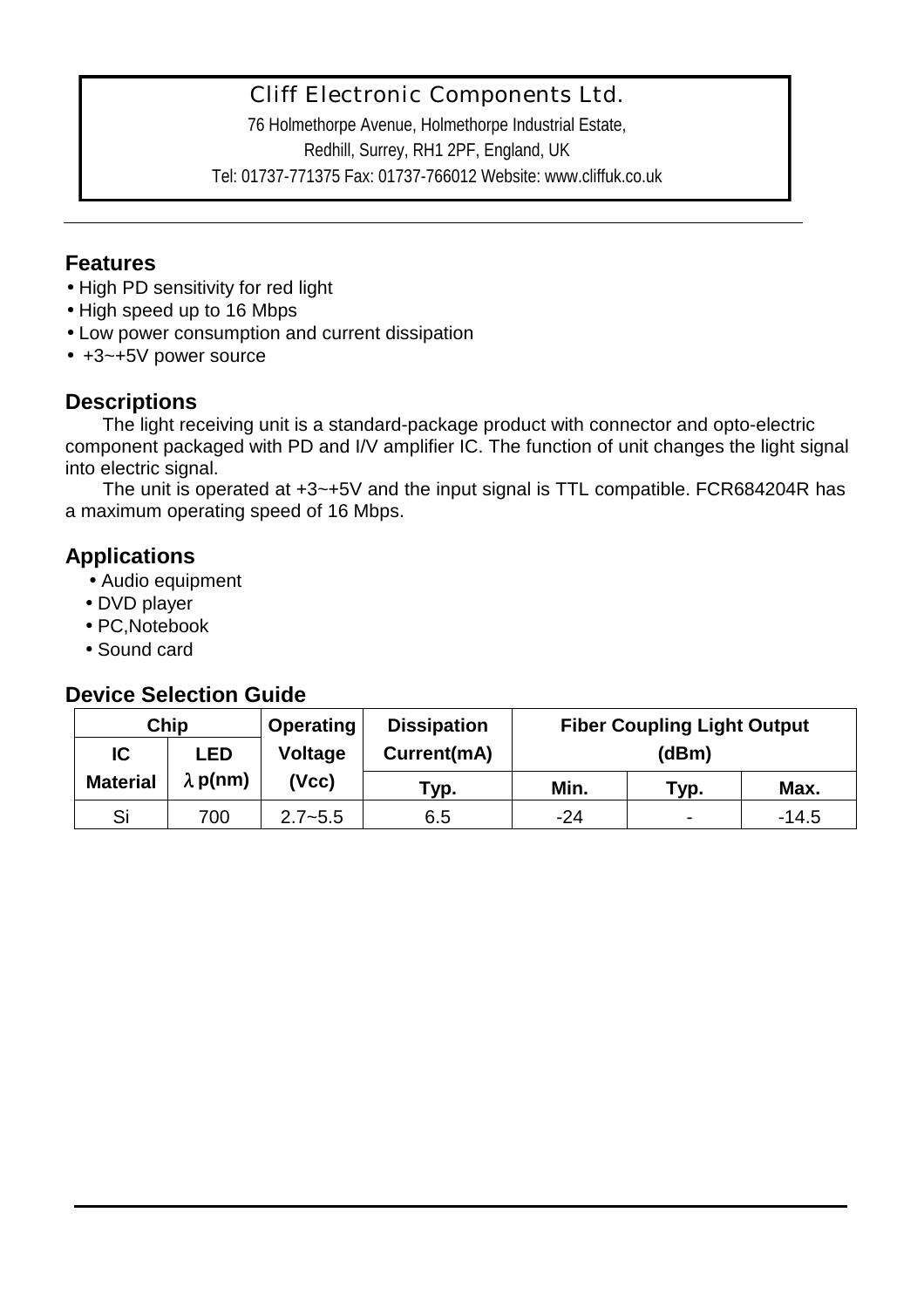76 Holmethorpe Avenue, Holmethorpe Industrial Estate, Redhill, Surrey, RH1 2PF, England, UK Tel: 01737-771375 Fax: 01737-766012 Website: www.cliffuk.co.uk

### **Package Dimensions**



**Notes:** 1.All dimensions are in millimeters.

2.General Tolerance:±0.2mm

3. Pin 1  $\sim$  5 golden plating.

#### **Pin Function**

- 1  $\sim$  5 : jack terminal (1,5 : detector ; 4: GND ; 2 : left channel ; 3 : right channel)
- $6 \sim 9$ : device terminal  $(6: Vout ; 7: GND ; 8: Vcc ; 9: internal connection)$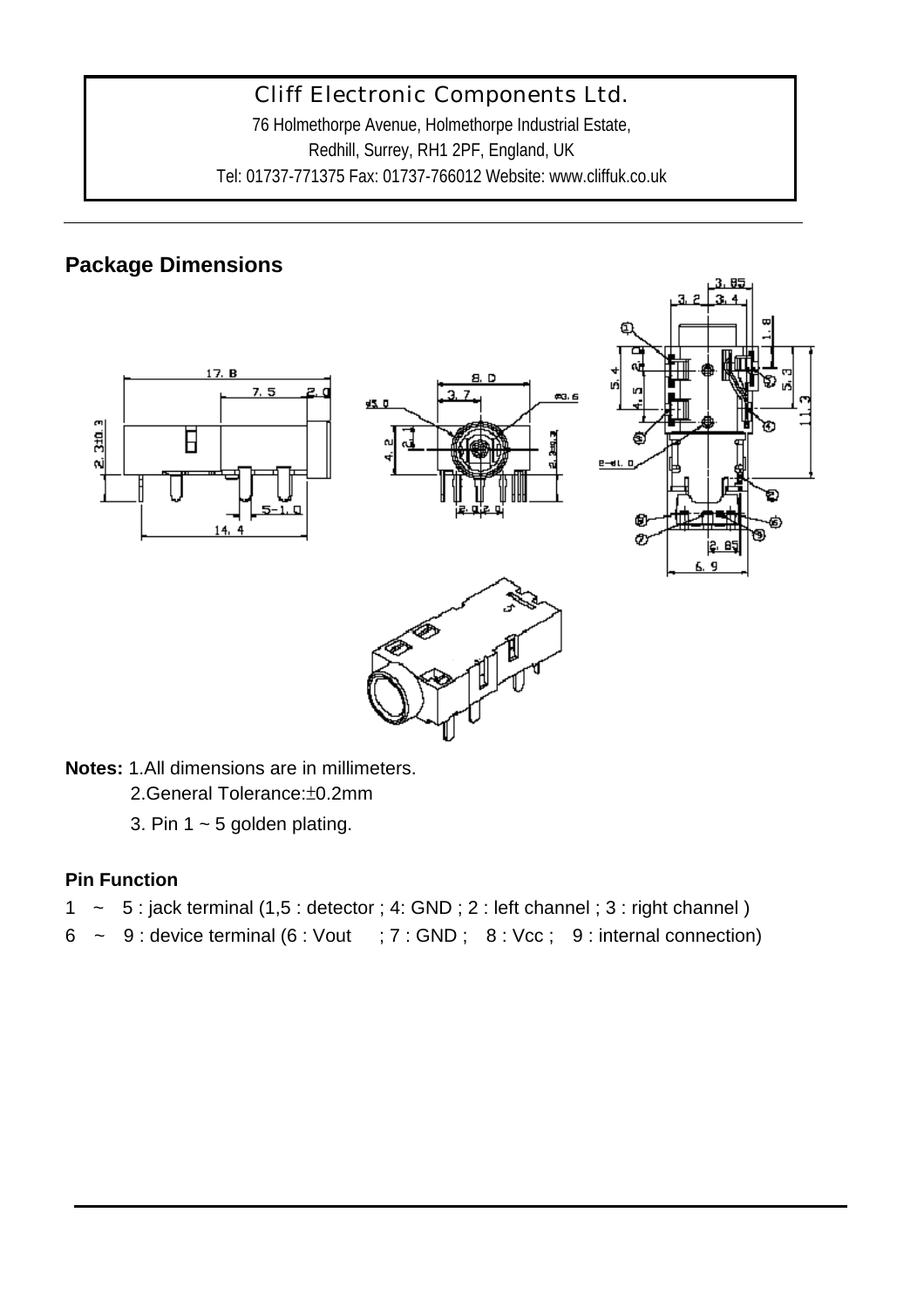76 Holmethorpe Avenue, Holmethorpe Industrial Estate, Redhill, Surrey, RH1 2PF, England, UK Tel: 01737-771375 Fax: 01737-766012 Website: www.cliffuk.co.uk

#### **Jack Terminal Configuration**



#### **Optical circular plug ( satisfys EIAJ RC-5720B )**



#### **3-pole small-sized concentric plug ( satisfy JIS C 6560 )**

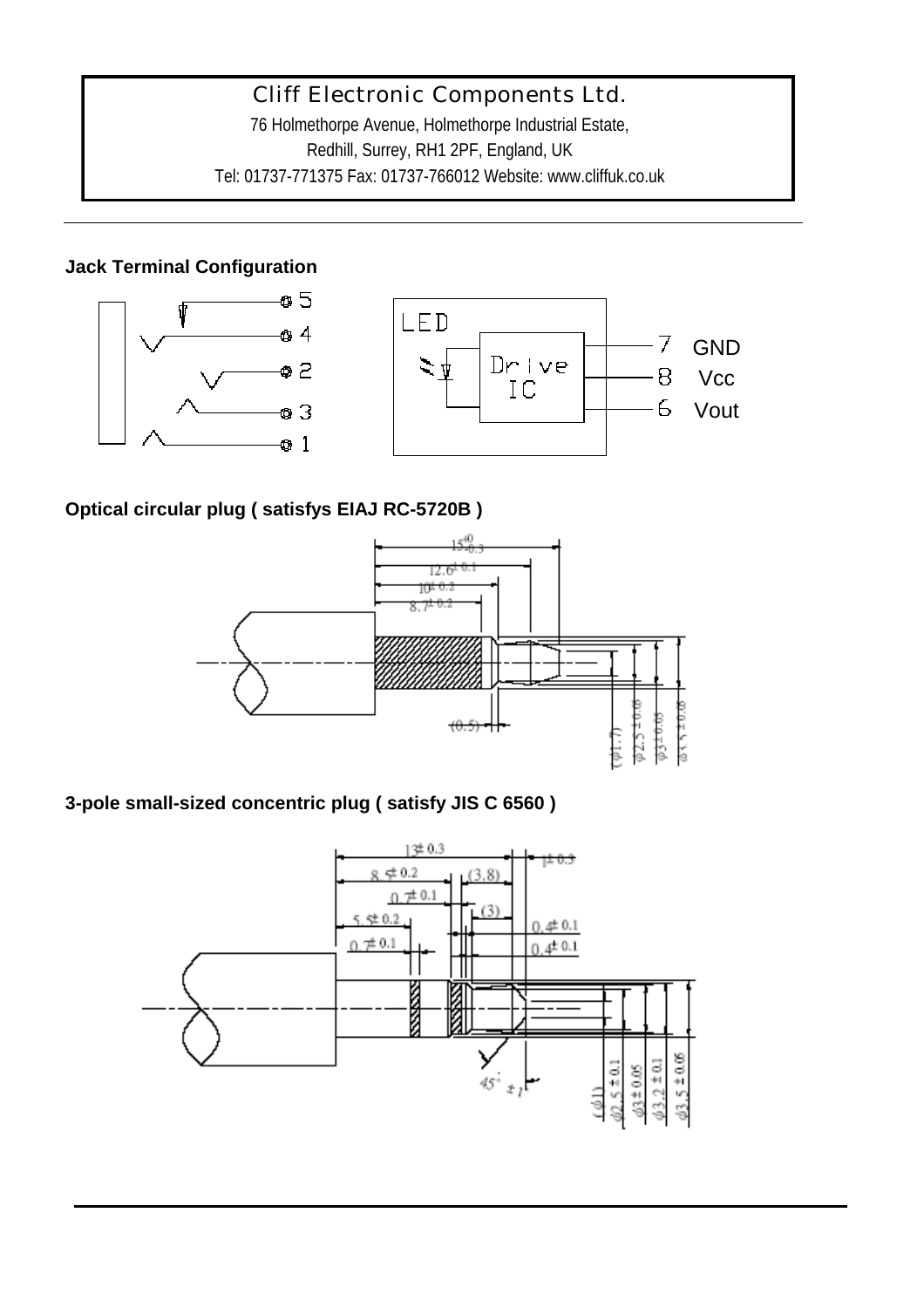76 Holmethorpe Avenue, Holmethorpe Industrial Estate, Redhill, Surrey, RH1 2PF, England, UK Tel: 01737-771375 Fax: 01737-766012 Website: www.cliffuk.co.uk

#### **Optical Mini-jack Connection**



|                    |   | Output of terminal | Output of terminal |  |  |
|--------------------|---|--------------------|--------------------|--|--|
| Type of plug       | 5 |                    | 2,3                |  |  |
|                    |   |                    | Signal data        |  |  |
| Analog electricity |   |                    | input/output       |  |  |
| Digital optics     |   | Н                  | Signal data output |  |  |
| No plug            |   |                    |                    |  |  |

# **Absolute Maximum Ratings( Ta = 25**℃**)**

| <b>Parameter</b>             | Symbol | Rating        | Unit |
|------------------------------|--------|---------------|------|
| <b>Supply Voltage</b>        | Vcc    | 5.5           |      |
| Storage Temperature          | Гstg   | $-30$ to $80$ |      |
| <b>Operating Temperature</b> | ⊺opr   | $-20$ to $70$ |      |
| Soldering Temperature        | Γsol   | 260*          | ∘∼   |

\* Soldering time ≤ 5 s / 2 times. \*Don't touch flux soldering and white Gas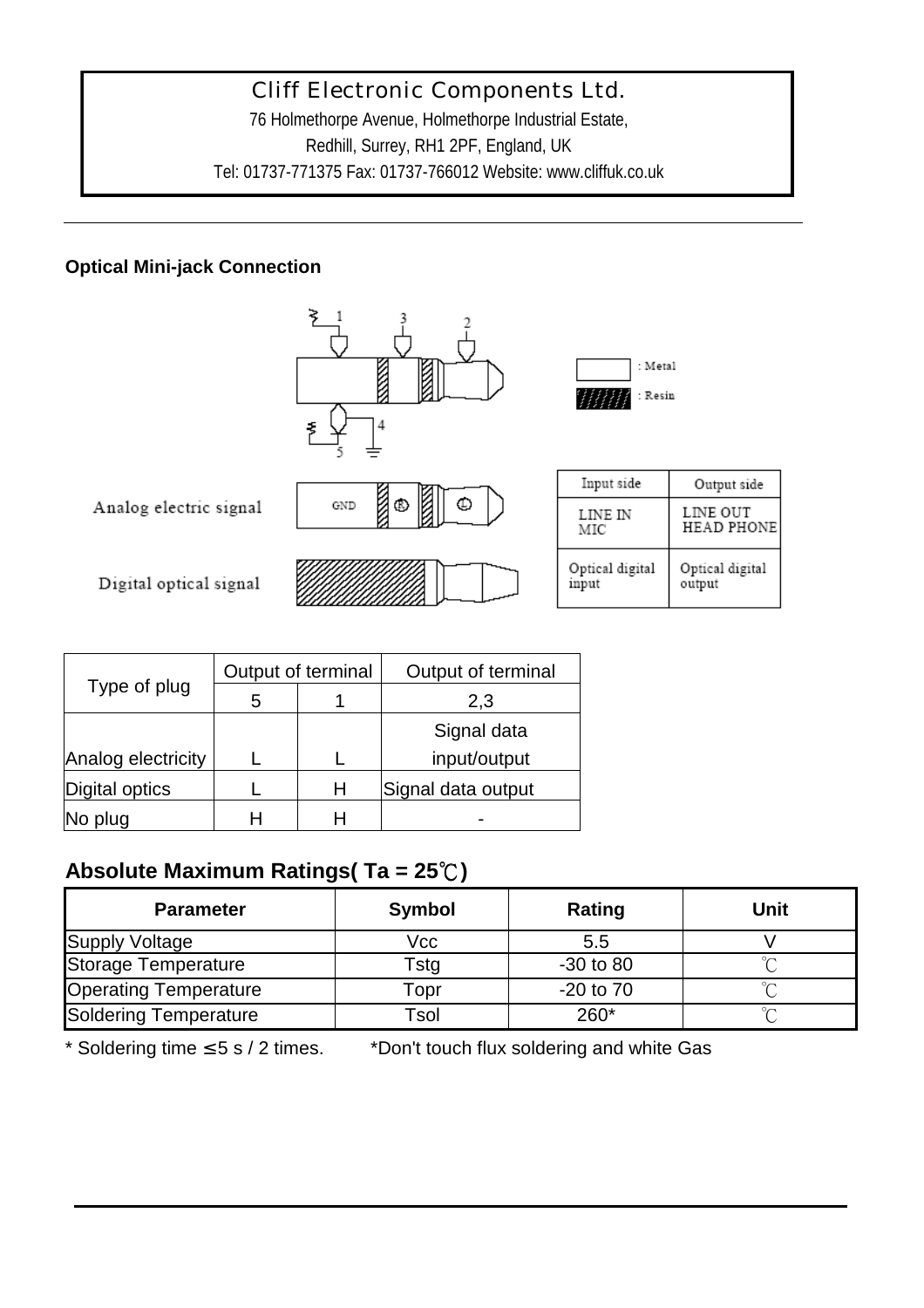# **Electro-Optical Characteristics**

| <b>Cliff Electronic Components Ltd.</b><br>76 Holmethorpe Avenue, Holmethorpe Industrial Estate,<br>Redhill, Surrey, RH1 2PF, England, UK<br>Tel: 01737-771375 Fax: 01737-766012 Website: www.cliffuk.co.uk |                  |            |                      |       |      |        |              |
|-------------------------------------------------------------------------------------------------------------------------------------------------------------------------------------------------------------|------------------|------------|----------------------|-------|------|--------|--------------|
| <b>Electro-Optical Characteristics</b>                                                                                                                                                                      |                  |            |                      |       |      |        |              |
| <b>Parameter</b>                                                                                                                                                                                            | <b>Symbol</b>    |            | <b>Conditions</b>    | MIN.  | TYP. | MAX.   | Unit         |
| <b>Operating Voltage</b>                                                                                                                                                                                    | <b>Vcc</b>       |            |                      | 2.7   |      | 5.5    | V            |
| Peak Detective Wavelength                                                                                                                                                                                   | $\lambda p$      |            |                      |       | 700  |        | nm           |
| <b>Transfer Speed</b>                                                                                                                                                                                       |                  |            | NRZ signal           | 0.1   |      | 16     | <b>Mbps</b>  |
| <b>Transmission Distance</b>                                                                                                                                                                                |                  |            | Using APF            | 0.2   |      | 20     | m            |
| <b>Pulse Width Distortion</b>                                                                                                                                                                               | $\Delta$ tw      |            | 16Mbps NRZ<br>Signal | $-20$ |      | 20     | ns           |
| <b>Fiber Coupling Light Input</b>                                                                                                                                                                           | Pi               |            | $*1$                 | $-24$ |      | $-4.5$ | dBm          |
| <b>Dissipation Current</b>                                                                                                                                                                                  | Icc              |            | *2                   |       | 6    | 10     | mA           |
| <b>High Level Output Voltage</b>                                                                                                                                                                            |                  | <b>VOH</b> |                      | 2.4   |      |        | $\mathsf{V}$ |
| Low Level Output Voltage                                                                                                                                                                                    | Vol              |            |                      |       |      | 0.4    | v            |
| <b>Rise Time</b>                                                                                                                                                                                            | $t_{r}$          |            | *3                   |       | 30   | 40     | ns           |
| <b>Fall Time</b>                                                                                                                                                                                            | $t_{\rm f}$      |            | *3                   |       | 20   | 30     | ns           |
| Low $\rightarrow$ High propagation delay time                                                                                                                                                               | t <sub>PLH</sub> |            | *3                   |       |      | 100    | ns           |
| High  igh  beta Low propagation delay time                                                                                                                                                                  | <b>t</b> PHL     |            | *3                   |       |      | 100    | ns           |
| <b>Jitter</b>                                                                                                                                                                                               | $\Delta t$ j     |            | *3                   |       | 1.5  | 15     | ns           |
| <b>Mechanical Electro-Optical Characteristics (Jack)</b>                                                                                                                                                    |                  |            |                      |       |      |        |              |
| <b>Parameter</b>                                                                                                                                                                                            | <b>Symbol</b>    |            | <b>Conditions</b>    | MIN.  | TYP. | MAX.   | Unit         |
| Insertion and withdrawal force                                                                                                                                                                              | Fp               |            | *a                   | 5     |      | 35     | N            |
| Contact resistance                                                                                                                                                                                          | Rcon             |            | *b                   |       |      | 30     | $m \Omega$   |
| <b>Isolation resistance</b>                                                                                                                                                                                 | <b>Riso</b>      |            | D.C.500V, 1min       | 100   |      |        | $M \Omega$   |
| *a Using JIS C6560 standard plug ( $\varphi$ 3.5) for test.<br>*b It measures at 100 mA or less 1000 Hz at the condition of inserting JIS C6560 plug.                                                       |                  |            |                      |       |      |        |              |

### **Mechanical Electro-Optical Characteristics (Jack)**

| <b>Parameter</b>               | <b>Symbol</b> | <b>Conditions</b> | MIN.           | TYP.                     | MAX. | Unit       |
|--------------------------------|---------------|-------------------|----------------|--------------------------|------|------------|
| Insertion and withdrawal force | Fp            | *a                | 5              | $\blacksquare$           | 35   | N          |
| Contact resistance             | Rcon          | *b                | $\blacksquare$ | $\overline{\phantom{0}}$ | 30   | $m \Omega$ |
| <b>Isolation resistance</b>    | <b>Riso</b>   | D.C.500V, 1min    | 100            |                          |      | $M \Omega$ |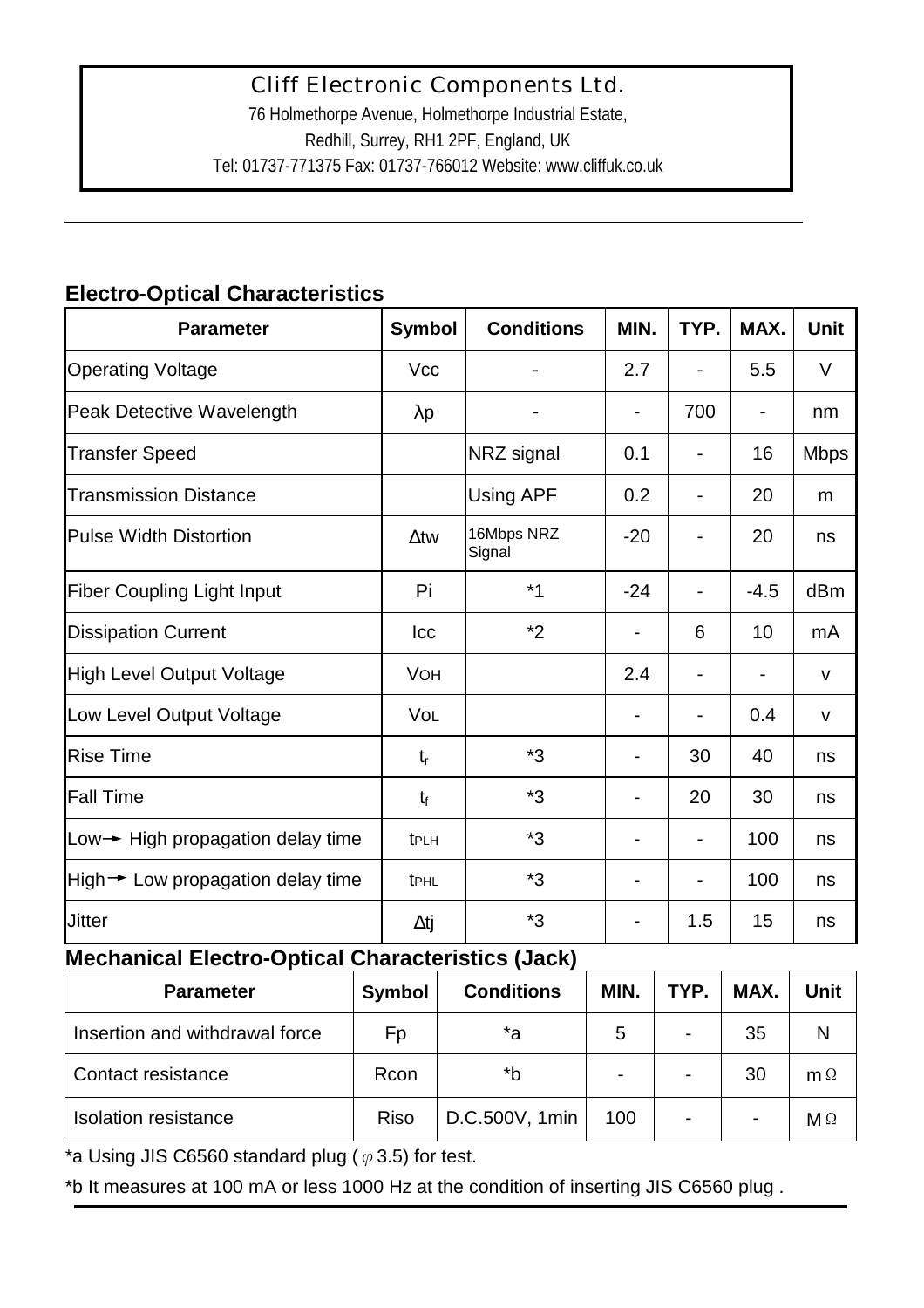|                                                                                                                               | <b>Cliff Electronic Components Ltd.</b><br>76 Holmethorpe Avenue, Holmethorpe Industrial Estate,<br>Redhill, Surrey, RH1 2PF, England, UK<br>Tel: 01737-771375 Fax: 01737-766012 Website: www.cliffuk.co.uk |                                                                                                |                                                                                                            |                |                           |  |  |
|-------------------------------------------------------------------------------------------------------------------------------|-------------------------------------------------------------------------------------------------------------------------------------------------------------------------------------------------------------|------------------------------------------------------------------------------------------------|------------------------------------------------------------------------------------------------------------|----------------|---------------------------|--|--|
| FCR684204R light transmitting unit satisfies EIAJ CP-1301A digital audio interface standard.<br><b>Reliability Test Items</b> |                                                                                                                                                                                                             |                                                                                                |                                                                                                            |                |                           |  |  |
| No.                                                                                                                           | <b>Item</b>                                                                                                                                                                                                 | <b>Test Condition</b>                                                                          | <b>Test</b><br><b>Hour/Cycle</b>                                                                           | <b>Samples</b> | Number (n)<br>Failure (c) |  |  |
| 1                                                                                                                             | <b>Soldering Heat</b>                                                                                                                                                                                       | 260℃±5℃                                                                                        | 5 sec./2times                                                                                              | 22             | $n=22, c=0$               |  |  |
| $\overline{2}$                                                                                                                | High temp. &<br>Hum. storage                                                                                                                                                                                | Ta=40℃, 90%RH                                                                                  | 500                                                                                                        | 22             | $n=22, c=0$               |  |  |
| 3                                                                                                                             | High temp.<br>storage                                                                                                                                                                                       | Ta=80℃                                                                                         | 500                                                                                                        | 22             | $n=22, c=0$               |  |  |
| $\overline{4}$                                                                                                                | Low Temp.<br>storage                                                                                                                                                                                        | Ta=-30℃                                                                                        | 500                                                                                                        | 22             | $n=22, c=0$               |  |  |
| 5                                                                                                                             | Temp. cycling                                                                                                                                                                                               | $-30^{\circ}\text{C}~\sim80^{\circ}\text{C}$<br>(30min) (5min) (30min)                         | 20                                                                                                         | 22             | $n=22, c=0$               |  |  |
| 6                                                                                                                             | High Temp.<br><b>Operation life</b>                                                                                                                                                                         | Ta=60℃, Vcc=5V ON                                                                              | 500                                                                                                        | 22             | $n=22, c=0$               |  |  |
| $\overline{7}$                                                                                                                | Repeated<br>operation                                                                                                                                                                                       | 500 times                                                                                      | Coupling force < 3.5kg<br>0.4kg <detaching<br>force<br/><math>&lt;</math>3.5<math>kg</math></detaching<br> | 22             | $n=22, c=0$               |  |  |
| 8                                                                                                                             | Terminal<br>Strength(tension)                                                                                                                                                                               | Weight: 500 g<br>30 sec./each terminal                                                         |                                                                                                            | 22             | $n=22, c=0$               |  |  |
| 9                                                                                                                             | Terminal                                                                                                                                                                                                    | Weight: 500 g<br>Strength(bending) 2 times/each terminal                                       |                                                                                                            | 22             | $n=22, c=0$               |  |  |
| 10                                                                                                                            | Mechanical<br>Shock                                                                                                                                                                                         | Acceleration: 1000m/s2<br>Pulse width: 6 ms<br>3 times/ X, Y, Z direction                      |                                                                                                            | 22             | $n=22, c=0$               |  |  |
| 11                                                                                                                            | Vibration                                                                                                                                                                                                   | Frequency range: 10~55<br>Hz /sweep 1 min<br>Overallamplitude: 1.5 mm<br>2H./X, Y, Z direction |                                                                                                            | 22             | $n=22, c=0$               |  |  |
|                                                                                                                               |                                                                                                                                                                                                             | Icc (dissipation current): CURRENT ATTENUATE DIFFERENCE < 20%                                  |                                                                                                            |                |                           |  |  |
|                                                                                                                               |                                                                                                                                                                                                             | TPLH (propagation $L \rightarrow H$ delay time): DELAY TIME DIFFERENCE < 20%                   |                                                                                                            |                |                           |  |  |
|                                                                                                                               |                                                                                                                                                                                                             | TPHL (propagation H → L delay time): DELAY TIME DIFFERENCE < 20%                               |                                                                                                            |                |                           |  |  |
|                                                                                                                               | Tr (rise time): TIME DIFFERENCE < 20%                                                                                                                                                                       |                                                                                                |                                                                                                            |                |                           |  |  |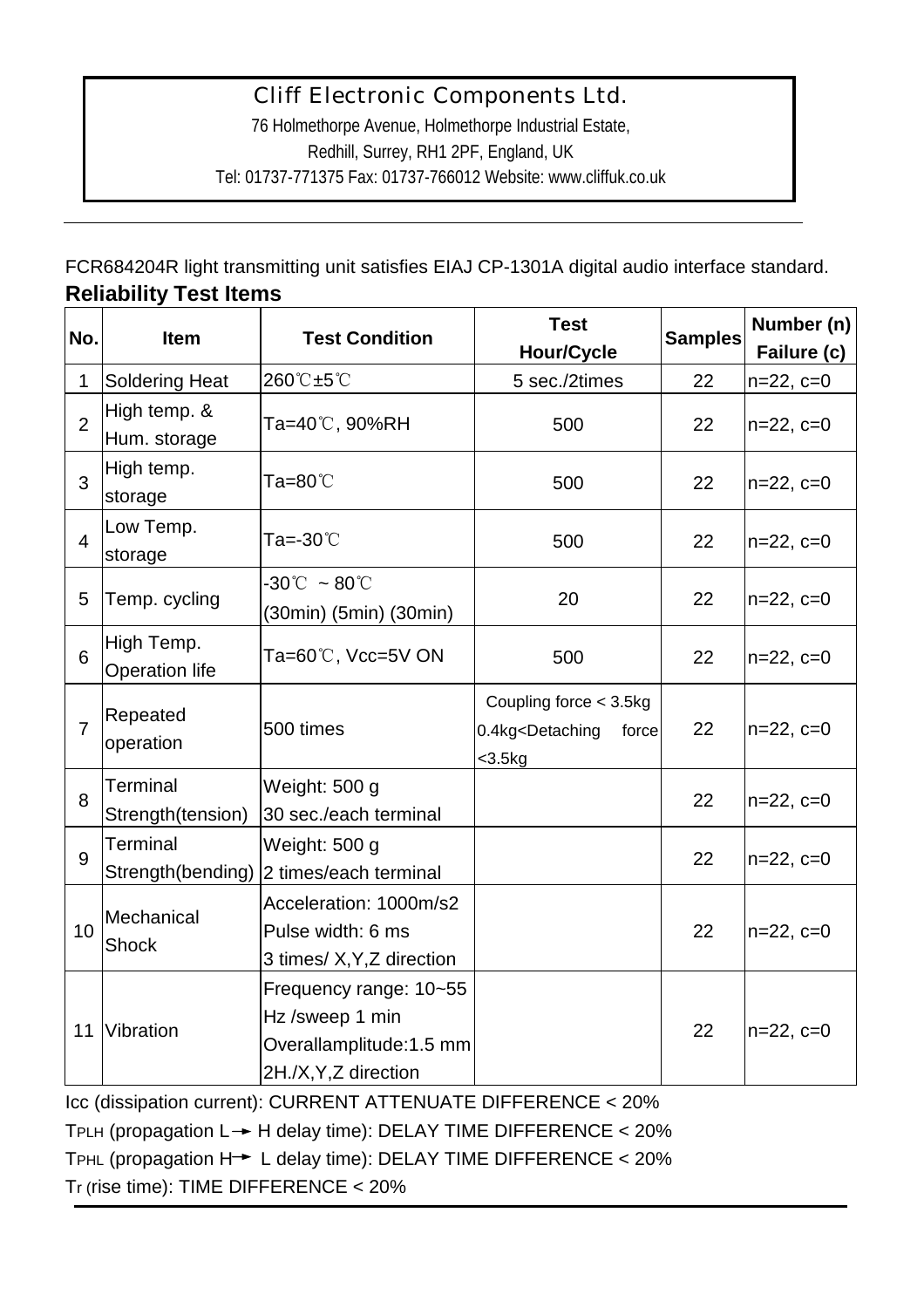76 Holmethorpe Avenue, Holmethorpe Industrial Estate, Redhill, Surrey, RH1 2PF, England, UK Tel: 01737-771375 Fax: 01737-766012 Website: www.cliffuk.co.uk

#### Tf (fall time): TIME DIFFERENCE < 20% **Measuring Method**

\*1 Measuring method of optical input coupling fiber



\*2 Current dissipation measuring method



\*3 Pulse response and jitter measuring method

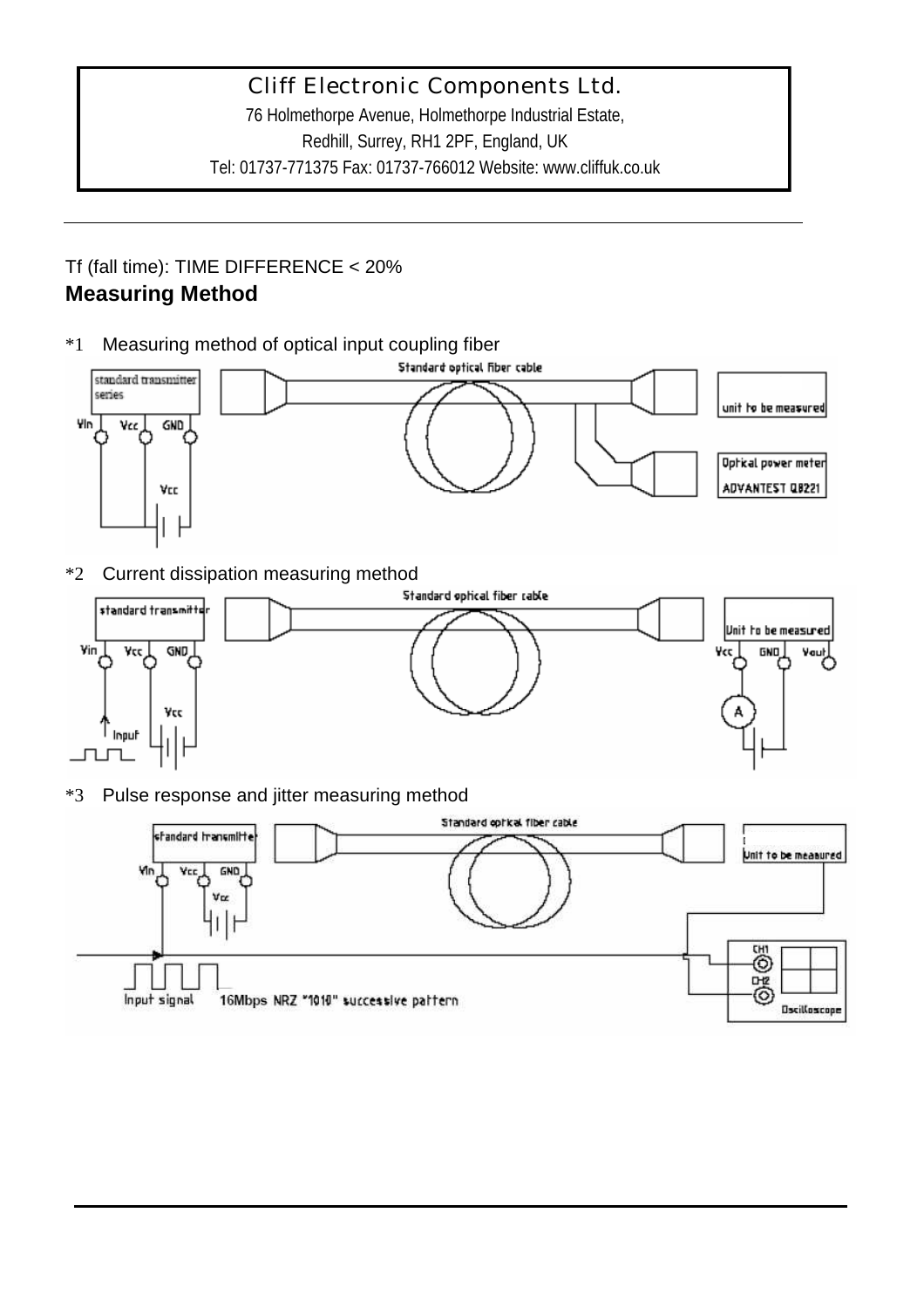76 Holmethorpe Avenue, Holmethorpe Industrial Estate, Redhill, Surrey, RH1 2PF, England, UK Tel: 01737-771375 Fax: 01737-766012 Website: www.cliffuk.co.uk

# **PCB Layout For Electrical Circuit**



### **Notes:**

- 1. Unit: mm
- 2. Unspecified tolerance: ±0.3mm
- 3. Substrate Thickness:1.6mm

# **Precautions for Using Method**

- 1.Connect a by-pass capacitor (0.1uF) close to FCR684204R within 7 mm of the unit lead frame.
- 2.Connect a by-pass capacitor(30pF) between GND and Vout avoid loading effect.
- 3. Take proper electrostatic-discharge (ESD) precautions while handling these devices. These devices are sensitive to ESD.